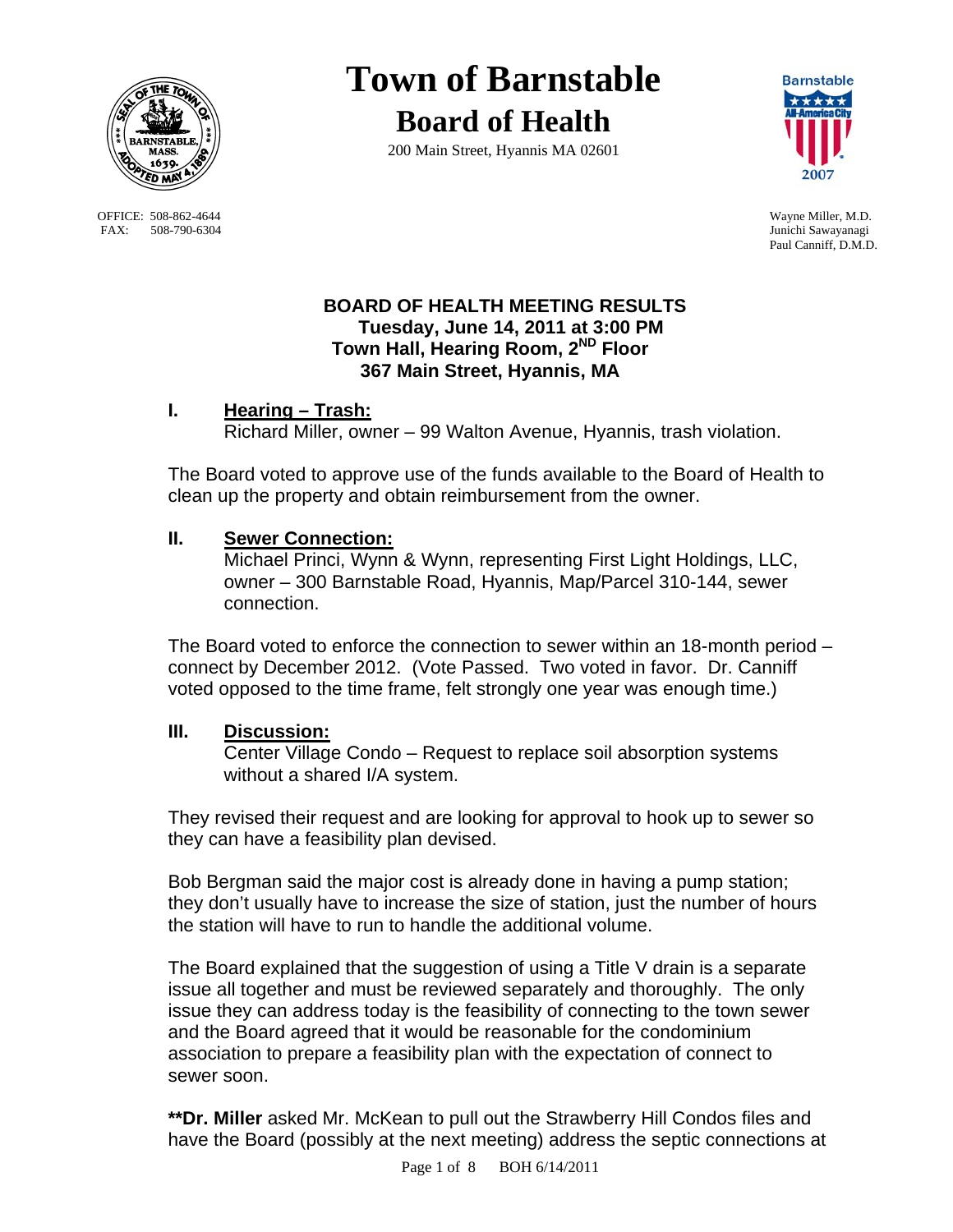the same time as Center Village and the association will be able to split the costs.

# **IV.** Variances – Septic (New):<br>A. Peter Eastman, Howard

Peter Eastman, Howard Boats – 164 Beale Way, Barnstable, Map/Parcel 280-004, 0.50 acre lot, boat building and repair requesting approval for incinerating toilet, currently no plumbing.

The Board voted to approve the use of an incinerator toilet and hand sanitizing at the location.

B. Edward Stone, EAS Surveying, representing owner, Salvation Army - 157 Straightway, Hyannis, Map/Parcel 268-218, 10,544 square feet parcel, gravity system vs. pump.

The Board voted to approve the plan for a one foot variance with the following condition: a structural engineer must design the wall and that it must meet the requirements of Title V and the staff of the Barnstable Board of Health.

C. Peter McEntee representing Bank of New York Mellon – 116 Iyannough Road, Hyannis, Map/Parcel 328-144, 9,330 square feet lot, variances.

The Board voted to approve with the following conditions: 1) A three-bedroom deed restriction will be properly recorded at the Barnstable County Registry of Deeds, and 2) a proper copy of the deed restriction will be supplied to the Barnstable Health Division.

D. Peter Sullivan, Sullivan Engineering representing C. William Carey, owner - 986 Sea View Avenue, #A, Osterville, Map/ Parcel 091-002, 2.72 acre parcel, proposal to grandfather four bedroom without installing new septic system.

The Board voted to approve the accept the parcel as having a four bedroom approval with the following condition: 1) A full 16-page septic inspection report will be done on the property and it must validate that the system's design is built to handle a four-bedroom capacity.

E. Allen Halliday, Trustee – 154 Eel River Road, Osterville, Map/Parcel 115-010-001, 74,985 square feet lot, approval of five bedroom floor plan (continued from the March 2011).

The Board had requested the five bedroom floor plan as the stipulation of removing the three bedroom deed restriction. The septic system is built to handle a five bedroom capacity. The five bedroom plan submitted is a generic plan.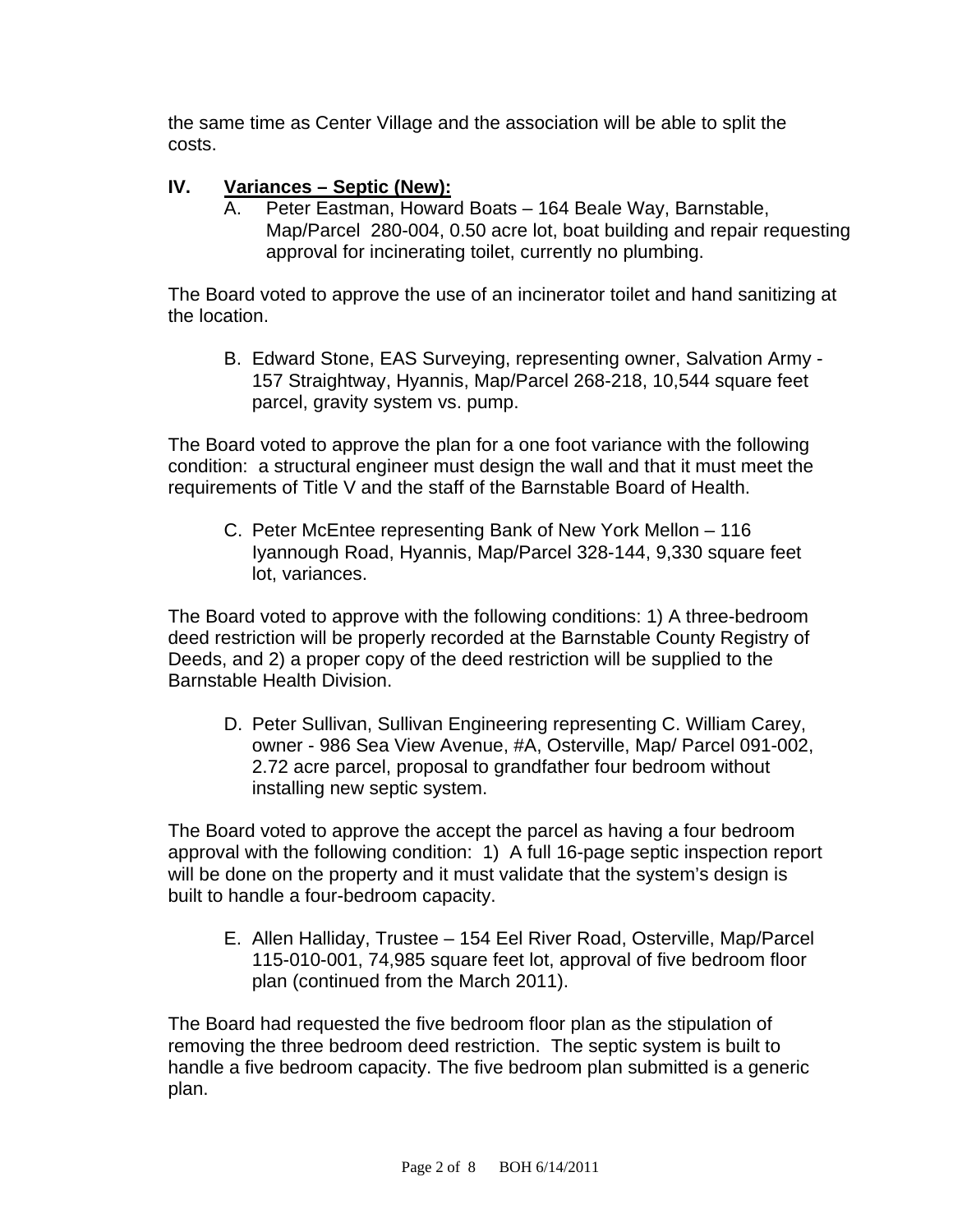The Board voted to approve the 5 bedroom plan, allowing the property to be used for five bedrooms, and the three bedroom deed restriction will be allowed to be removed.

F. Robert Greer, owner – 140 Peach Tree Road, Marstons Mills, of interpretation of septic permit dated 4/26/2006 with the number of bedrooms –Section 360-45 variance of salt water estuary.

The Board voted to approve a variance to the estuary to permit the 5 bedroom septic design flow to be used for the 5 bedroom house.

## **V. I/A Monitoring:**

 Joanne Hooker, owner – 112 Nyes Neck Road East, Centerville, request to reduce monitoring.

The Board voted to approve the I/A monitoring to be reduced to once a year with the following conditions: 1) the property is only rented seasonally, 2) the I/A is testing during the prime season of Jul or Aug, and 3) the water will be tested annually as the well was actually installed closer than the plan had originally specified. NOTE: If the property is to be rented year-round, then the property's I/A system must be monitored twice a year, one of which will be during the Jul/Aug season.

## **VI. Variance – Food (New):**

A. Marat Hunanyan, owner of Cape's Best Gyros & Grill – 569 Main St, request to do deep-fry cooking.

Bob Bergman, Town Engineer, said it was ok to use a deep-fryer on the sewer connection until the end of the season.

The Board voted to reverse one of the criteria's of the BOH ruling on May 2011. The applicant will now be allowed to use a deep fryer for foods on the proposed menu with the condition that the underground grease trap will be installed by the end of the season as stated (by Nov 18, 2011).

B. Aaron Webb, owner – The Daily Paper, toilet facility variance to utilize three toilet facilities, in lieu of the required four.

The Board voted to approve the toilet facility variance to permit three, instead of the four toilets.

C. Lori Caron, Salty Lou's Lobster, for Mid Cape Farmers Market – request to sell prepared foods.

Approved as refrigerated items, not as frozen items. The summer temperatures during the Farmers Market allow the potential of the food to thaw as she will only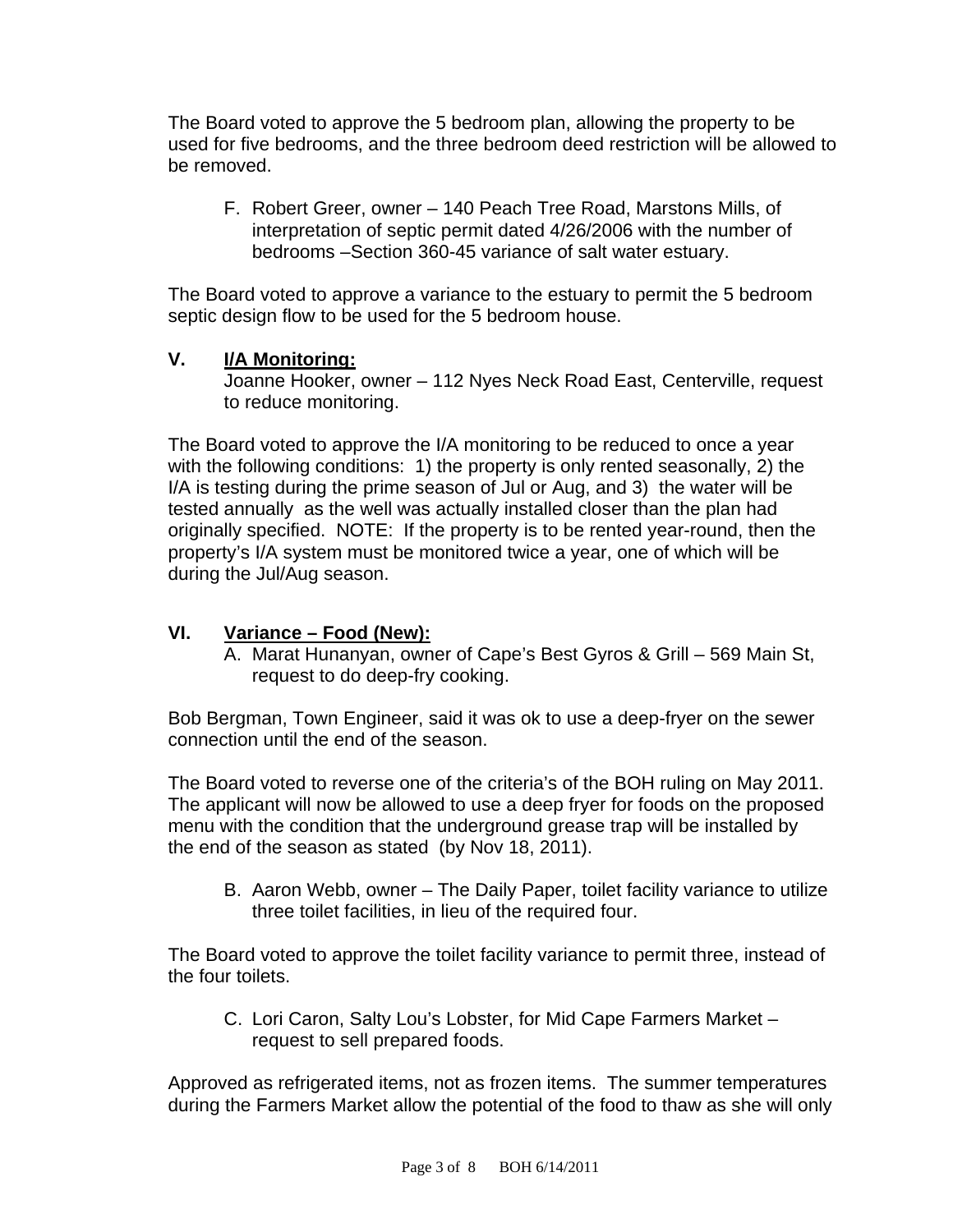be storing it in ice. If she opts to use a freezer, the Board does approve frozen items.

D. Temporary Food Event – Phil Wallace and Susan Finegold for Summer Fete En Plein Air to be held at Pastiche of Cape Cod, 1595 Main St, West Barnstable, on Saturday, June 18, 2011, seven vendors, serving food 4:30-8:00 pm.

Approved as an annual event.

E. Temporary Food Event Summer Sampler, Osterville Historical Museum, 155 West Bay Road, Osterville, on July 10, 2011 – three vendors, serving food 5:00-7:00 pm.

Cynthia Hall will submit a floor plan of the food event to Thomas McKean. Approved as an annual event.

## **VII. Septic Installers (New):**

A. Michael Labute, Mashpee, MA

The Board voted to approve Michael Labute as a septic installer.

B. Fred Swain, Hudson, MA

The Board voted to approve Fred Swain as a septic installer.

## **VIII. Body Artist Variance:**

 A. Alyssa A. Long, Hyannis - Request to conduct Body Art without taking Anatomy and Physiology from an accredited college. Applicant took an online First Aid and CPR course.

The Board voted to approve as an apprentice for 6 months with a 6-month renewal with the following conditions: 1) Ms. Long registers for Anatomy and Physiology, and 2 no complaints are registered with the Public Health Division with Ms. Long. After the 12 month period, she may come back to the Board for review or for application for licensing if qualifications met. (Unanimously, voted in favor.)

B. Alex Travasso – Request to conduct Body Piercing without taking Anatomy and Physiology from an accredited college.

Approved as Body Piercing (in addition to his prior approve of Body Art.) No conditions.

## **IX. Old / New Business:**

A. Proposed Revision to Section 322-5 of the Town of Barnstable Code Regulation currently requires both a screen and an air curtain at all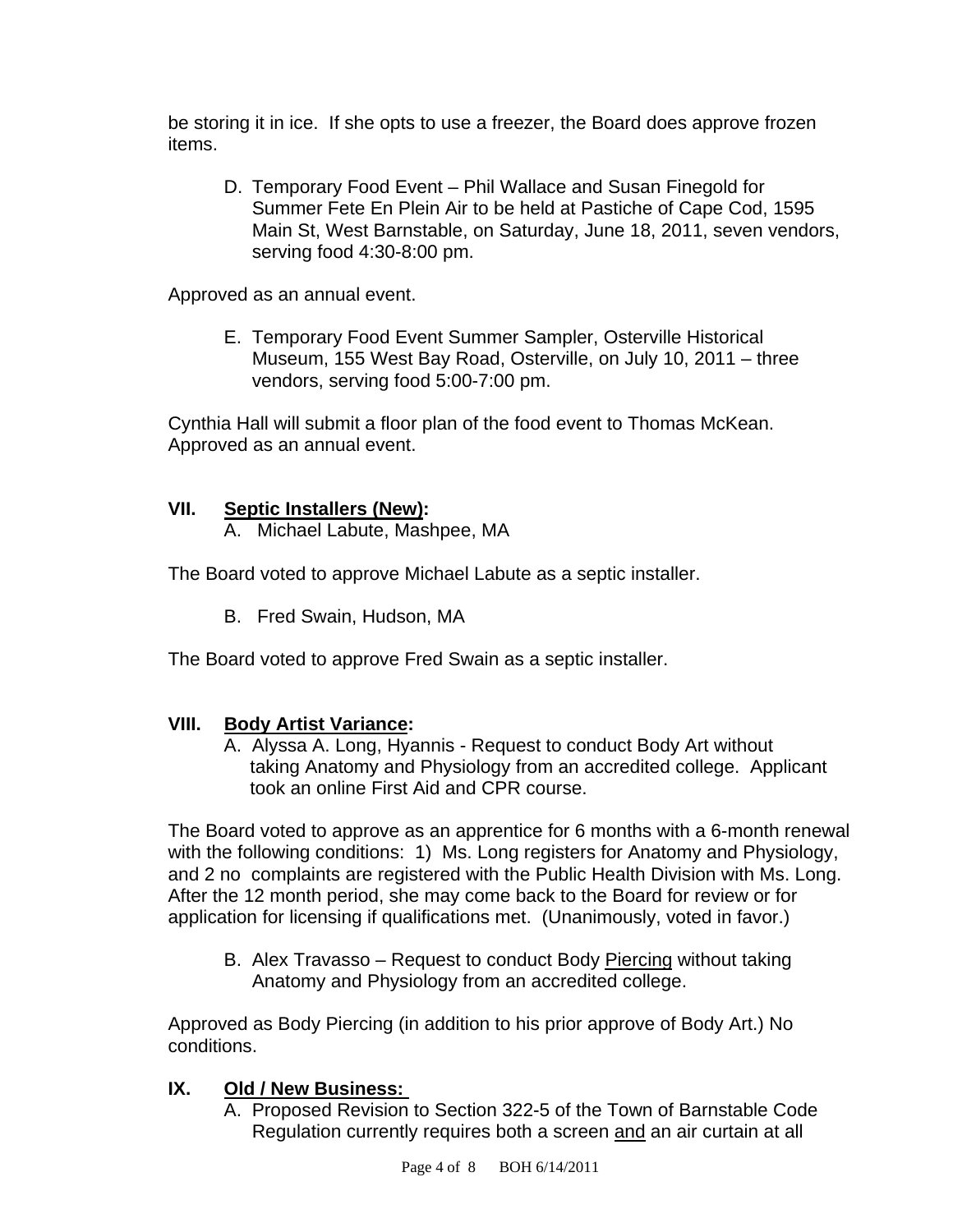serving windows associated with outdoor dining. Proposal is to allow a screen or an air curtain.

The Board voted to add the words 'to allow a "self-closing" screen or window **or**  an air curtain.

B. Proposal to allow health inspectors to grant counter variances on HACCP Plans and time/temperature controls for licensed food facilities.

The staff contacts Junichi Sawayanagi, whenever needed, for assistant.

Voted to approve.

C. Bathing Beach Policies.

POSTPONED until July 2011.

The Town Attorney's office is going to try to clarify the regulations on what constitutes a Bathing Beach.

## **X. Informal Discussion:**

 Stephen Wilson representing Christopher Kuhn, owner – 337 South Main Street, Centerville, requesting to utilize open space land as credit to construct a restaurant on a small parcel of land in the salt water estuary.

Stephen Wilson and Chris Kuhn presented the situation.

The Board said they have done it before and would find it reasonable to believe a plan could be drawn up to satisfy them.

Mr. Kuhn's interest is in having a local pub there. This requires him to supply food. He would be offering only the minimum requirement of food needed to approve his liquor license.

## **XI. Craigville Beach DCPC Implementing Regulations:**

A. Section 353-10 of the Town of Barnstable Code – Pumping Requirements.

POSTPONED to July 2011. The Town Attorneys will be reviewing the regulation first.

B. Section 360-46 of the Town of Barnstable Code – Reporting Requirements for Septic Haulers.

POSTPONED to July 2011. The Town Attorneys will be reviewing the regulation first.